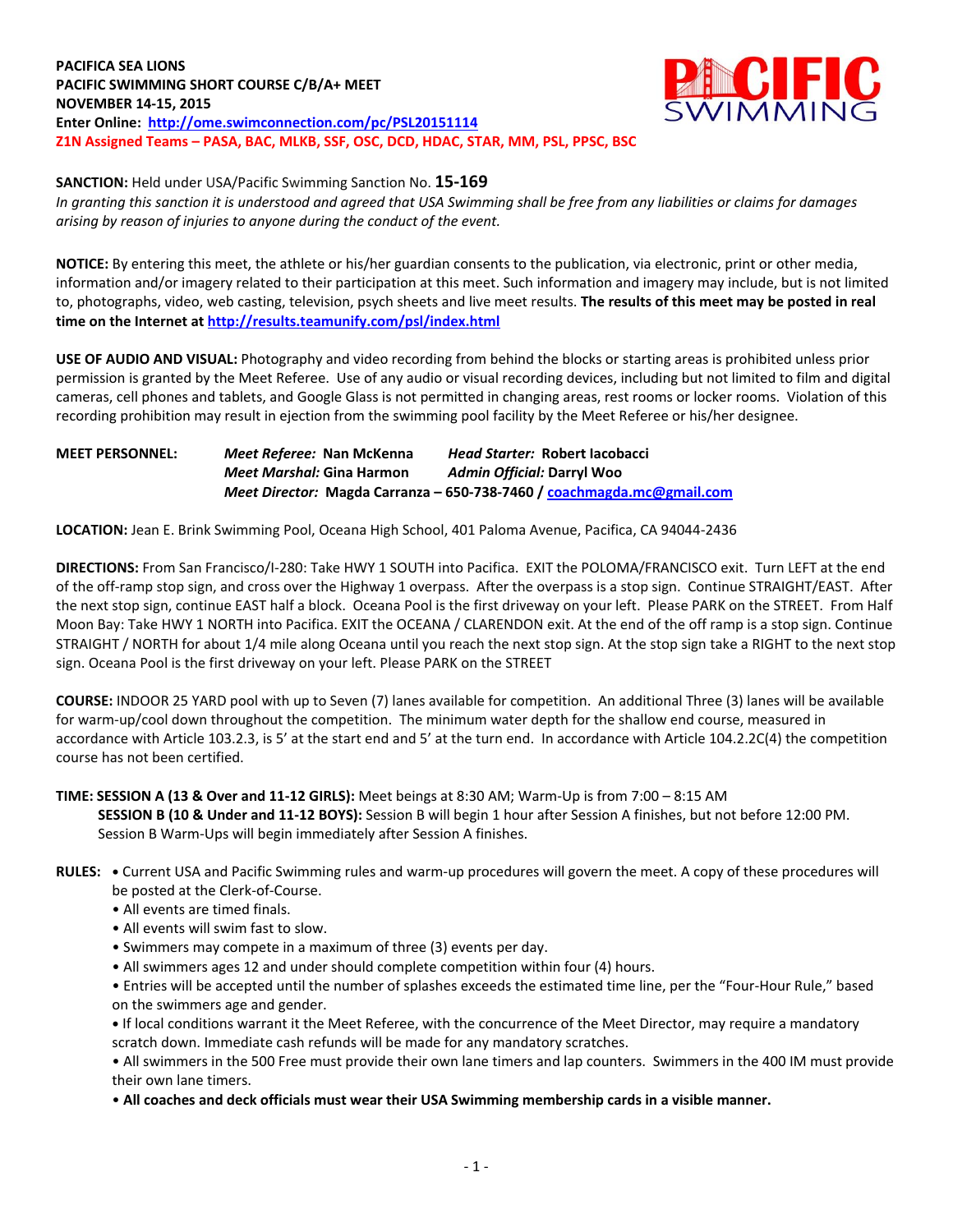**UNACCOMPANIED SWIMMERS:** Any USA-S athlete-member competing at the meet must be accompanied by a USA Swimming member-coach for the purposes of athlete supervision during warm-up, competition and warm-down. If a coach-member of the athlete's USA-S Club does not attend the meet to serve in said supervisory capacity, it is the responsibility of the swimmer or the swimmer's legal guardian to arrange for supervision by a USA-S member-coach. The Meet Director or Meet Referee may assist the swimmer in making arrangements for such supervision; however, it is recommended that such arrangements be made in advance of the meet by the athlete's USA-S Club Member-Coach.

**RACING STARTS:** Swimmers must be certified by a USA-S member-coach as being proficient in performing a racing start, or must start the race in the water. It is the responsibility of the swimmer or the swimmer's legal guardian to ensure compliance with this requirement.

**RESTRICTIONS:** • Smoking and the use of other tobacco products is prohibited on the pool deck, in the locker rooms, in spectator seating, on standing areas and in all areas used by swimmers, during the meet and during warm-up periods.

- Sale and use of alcoholic beverages is prohibited in all areas of the meet venue.
- No glass containers are allowed in the meet venue.
- No propane heater is permitted except for snack bar/meet operations.
- All shelters must be properly secured.
- There will be no swimmer/spectator seating on the pool deck.
- Changing into or out of swimsuits other than in locker rooms or other designated areas is prohibited.

• Destructive devices, to include but not limited to, explosive devices and equipment, firearms (open or concealed), blades, knives, mace, stun guns and blunt objects are strictly prohibited in the swimming facility and its surrounding areas. If observed, the Meet Referee or his/her designee may ask that these devices be stored safely away from the public or removed from the facility. Noncompliance may result in the reporting to law enforcement authorities and ejection from the facility. Law enforcement officers (LEO) are exempt per applicable laws.

**ELIGIBILITY:** • Swimmers must be current members of USA-S and enter their name and registration number on the meet entry card as they are shown on their Registration Card. If this is not done, it may be difficult to match the swimmer with the registration and times database. The meet host will check all swimmer registrations against the SWIMS database and if not found to be registered, the Meet Director shall accept the registration at the meet (a \$10 surcharge will be added to the regular registration fee). Duplicate registrations will be refunded by mail.

• Swimmers in the "A" Division must have met at least USA Swimming Motivational "A" minimum time standard.

Swimmers in the "B" Division must have met at least the listed "B" minimum time standard. All entry times slower than the listed "B" time standard will be in the "C" Division.

• Entries with **"NO TIME" will be ACCEPTED.**

• Entry times submitted for this meet will be checked against a computer database and may be changed in accordance with Pacific Swimming Entry Time Verification Procedures.

• Disabled swimmers are welcome to attend this meet and should contact the Meet Director or Meet Referee regarding any special accommodations on entry times and seeding per Pacific Swimming policy.

• Swimmers 19 years of age and over may compete in the meet for time only, no awards. Such swimmers must have met standards for the 17-18 age group.

• The swimmer's age will be the age of the swimmer on the first day of the meet.

**ENTRY PRIORITY:** Swimmers from **PASA, BAC, MLKB, SSF, OSC, DCD, HDAC, STAR, MM, PPSC, BSC** entering online must do so by 11:59 PM, Wednesday, October 28<sup>th</sup> in order to receive priority acceptance to the meet. Surface mail entries must be postmarked by Monday, October 26<sup>th</sup> in order to receive priority acceptance to the meet. **No swimmers other than those from PASA, BAC, MLKB, SSF, OSC, DCD, HDAC, STAR, MM, PPSC, BSC may enter the meet until the preference period has concluded.**

**ENTRY FEES:** \$4.00 per event plus an \$8.00 participation fee per swimmer. Entries will be rejected if payment is not sent at time of request. No refunds will be made, except mandatory scratch downs.

**ONLINE ENTRIES:** To enter online go to **<http://ome.swimconnection.com/pc/PSL20151114>** to receive an immediate entry confirmation. This method requires payment by credit card. Swim Connection, LLC charges a processing fee for this service, equal to \$1 per swimmer plus 5% of the total Entry Fees. Please note that the processing fee is a separate fee from the Entry Fees. If you do not wish to pay the processing fee, enter the meet using a mail entry. **Entering online is a convenience, is completely voluntary, and is in no way required or expected of a swimmer by Pacific Swimming.** Online entries will be accepted through 11:59 PM Wednesday, **November 4, 2015.**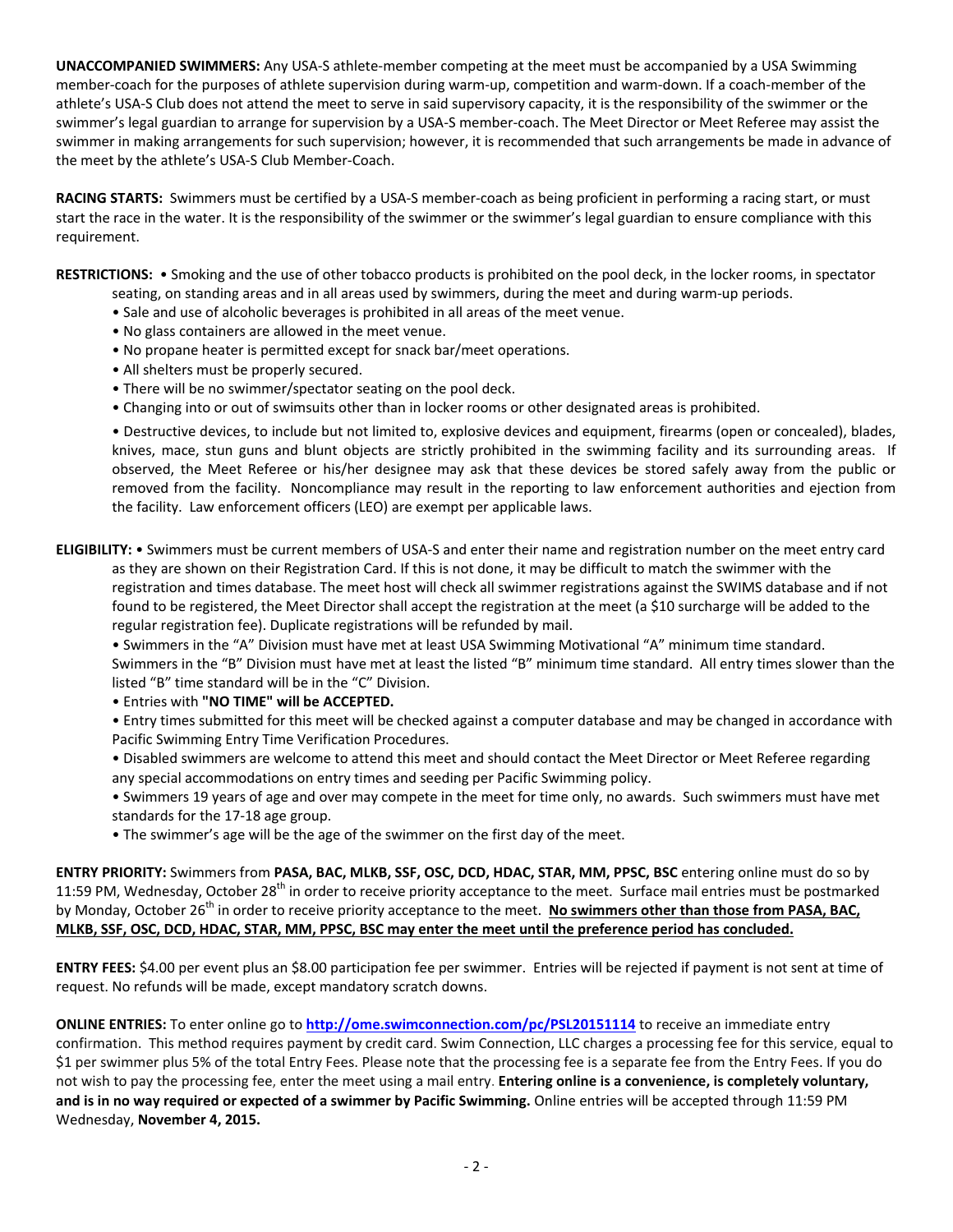**MAILED OR HAND DELIVERED ENTRIES**: Entries must be on the attached consolidated entry form. Forms must be filled out completely and printed clearly with swimmers best time. Entries must be postmarked by midnight, Monday, **November 2, 2015** or hand delivered by 6:30 p.m. Wednesday, **November 4, 2015**. No late entries will be accepted. Requests for confirmation of receipt of entries should include a self-addressed envelope.

| Make check payable to: Pacifica Sea Lions Aguatics |                                 |                                         |  |  |  |  |  |  |
|----------------------------------------------------|---------------------------------|-----------------------------------------|--|--|--|--|--|--|
|                                                    | Mail entries to: Magda Carranza | Hand deliver entries to: Magda Carranza |  |  |  |  |  |  |
|                                                    | 646 Foothill Dr.                | 401 Paloma Ave.                         |  |  |  |  |  |  |
|                                                    | Pacifica Ca. 94044              | Pacifica Ca. 94044                      |  |  |  |  |  |  |

**CHECK-IN:** The meet will be deck seeded. Swimmers must check-in at the Clerk-of-Course. No event shall be closed more than 30 minutes before the scheduled start of the session. Close of check-in for all individual events shall be no more than 60 minutes before the estimated time of the start of the first heat of the event. Swimmers who do not check in will not be seeded and will not be allowed to compete in that event.

**SCRATCHES:** Any swimmers not reporting for or competing in an individual timed final event that they have checked in for shall not be penalized.

**AWARDS:** Ribbons for 1st thru 8th place for individual events in the A, B, and C divisions: 8 & under, 9/10, 11/12, 13/14, 15-18. No ribbons for swimmers 19 and over. Standard "A" medals awarded to swimmers achieving NEW National Motivational "A" times (PC-A for 8 & Under Swimmers) in each event regardless of place achieved in the event. All awards to be picked up by coaches at end of each session. Awards will not be mailed out

**ADMISSION:** Free. There WILL NOT BE a program available

**SNACK BAR & HOSPITALITY:** A snack bar will be available throughout the competition. Coaches and working deck officials will be provided lunch. Hospitality will serve refreshments to timers and volunteers.

**MISCELLANEOUS:** No overnight parking is allowed. Facilities will not be provided after meet hours. Please be courteous to **the sounding neighbors. There will be two public parking lots available above the pool.**

**MINIMUM OFFICIALS:** Teams must follow Zone 1 North rules for providing officials. Each team must provide officials for each session according to the number of swimmers entered in that session, following the table below. Teams that do not provide sufficient officials must provide coaches to act in the place of officials.

| Club swimmers entered in session | Trained and carded officials requested |
|----------------------------------|----------------------------------------|
| $1 - 10$                         |                                        |
| $11 - 25$                        |                                        |
| $26 - 50$                        |                                        |
| 51-75                            |                                        |
| 76-100                           |                                        |
| 100 or more                      | 5+ (1 for every 25 swimmers)           |

|        | <b>SATURDAY</b> |           |        | <b>SUNDAY</b> |          |               |               |  |  |
|--------|-----------------|-----------|--------|---------------|----------|---------------|---------------|--|--|
| 8 & UN | $9 - 10$        | $11 - 12$ | 13-18  | 8 & UN        | $9 - 10$ | $11 - 12$     | $13 - 18$     |  |  |
| 50 BK  | 50 BK           | 100 BK    | 100 BK | 25 FR         | 100 FR   | <b>100 FR</b> | <b>200 BK</b> |  |  |
| 50 FL  | 100 FL          | 100 FL    | 200 FL | 25 BK         | 100 BK   | 50 FL         | 100 FL        |  |  |
| 25 BR  | 50 BR           | 50 BR     | 100 BR | <b>50 BR</b>  | 50 FR    | 200 BR        | <b>50 FR</b>  |  |  |
| 100 FR | 200 FR          | 50 FR     | 200 FR | 100 IM        | 200 IM   | 200 IM        | 400 IM        |  |  |
|        |                 | 500 FR    |        |               |          |               |               |  |  |

## **EVENT SUMMARY**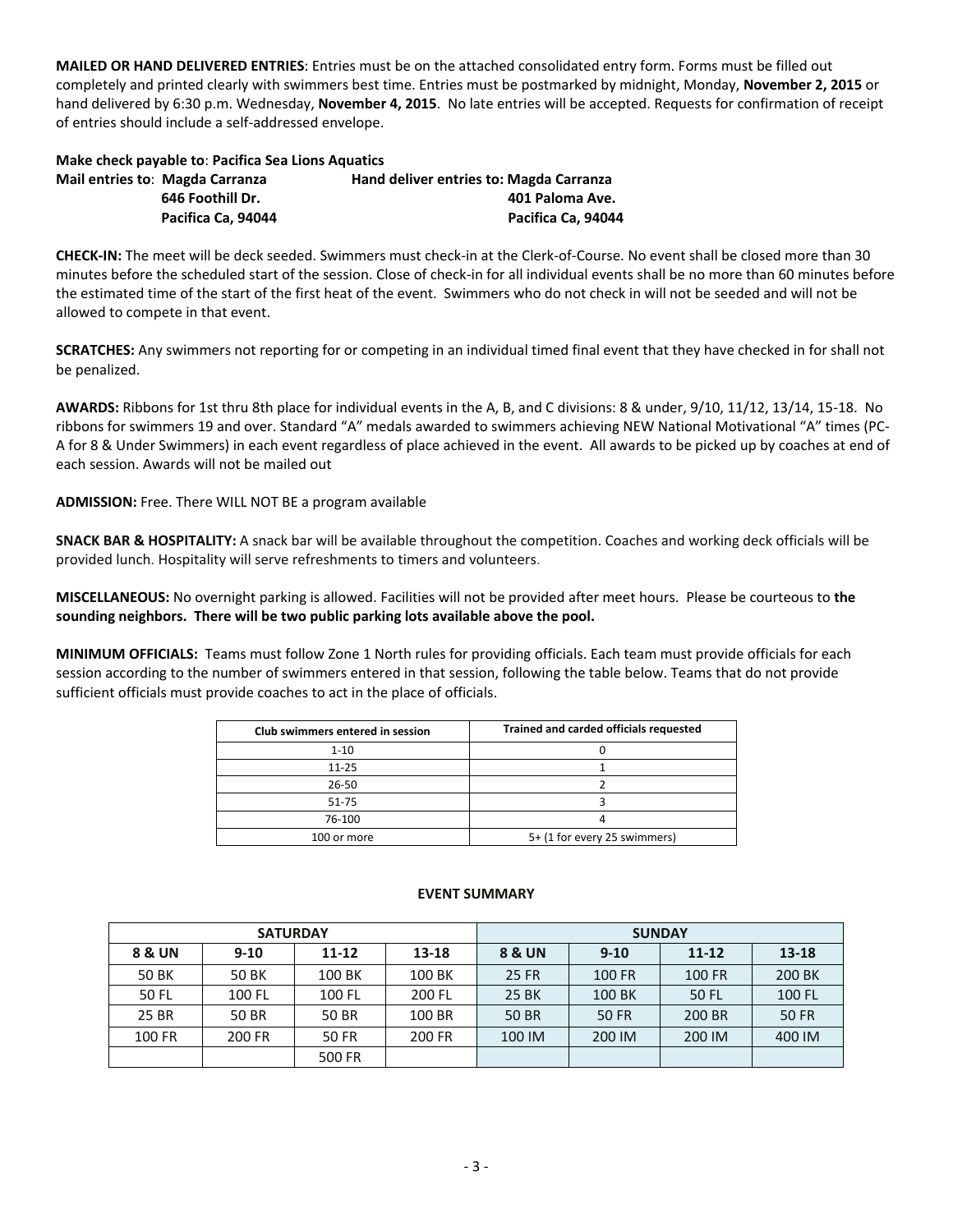| Saturday, November 14, 2015 |                    |               | Sunday, November 15, 2015 |                    |  |  |  |
|-----------------------------|--------------------|---------------|---------------------------|--------------------|--|--|--|
|                             | <b>SESSION A</b>   |               |                           | <b>SESSION A</b>   |  |  |  |
| <b>EVENT#</b>               | <b>EVENT</b>       | <b>EVENT#</b> | <b>EVENT#</b>             | <b>EVENT</b>       |  |  |  |
| $\mathbf{1}$                | 11-12 100 BACK     |               | 43                        | $11 - 12$ 100 FREE |  |  |  |
| $\overline{\mathbf{3}}$     | 13 & O 100 BACK    | 4             | 45                        | 13 & O 200 BACK    |  |  |  |
| 5                           | 11-12 100 FLY      |               | 47                        | $11 - 1250$ FLY    |  |  |  |
| $\overline{\mathbf{z}}$     | 13 & O 200 FLY     | 8             | 49                        | 13 & O 100 FLY     |  |  |  |
| 9                           | 11-12 50 BREAST    |               | 51                        | 11-12 200 BREAST   |  |  |  |
| 11                          | 13 & O 100 BREAST  | 12            | 53                        | 13 & O 50 FREE     |  |  |  |
| 13                          | $11 - 1250$ FREE   |               | 55                        | $11 - 12200$ IM    |  |  |  |
| 15                          | 13 & O 200 FREE    | 16            | 57                        | 13 & O 400 IM      |  |  |  |
| 17                          | $11 - 12500$ FREE  |               |                           | <b>SESSION B</b>   |  |  |  |
| <b>SESSION B</b>            |                    |               |                           | $11 - 12$ 100 FREE |  |  |  |
|                             | $11 - 12$ 100 BACK | 20            | 61                        | $9 - 10100$ FREE   |  |  |  |
| 21                          | 10 & U 50 BACK     | 22            | 63                        | 8 & U 25 FREE      |  |  |  |
|                             | 11-12 100 FLY      | 24            |                           | $11 - 1250$ FLY    |  |  |  |
| 25                          | $9 - 10100$ FLY    | 26            | 67                        | $9 - 10100$ BACK   |  |  |  |
| 27                          | 8 & U 50 FLY       | 28            | 69                        | 8 & U 25 BACK      |  |  |  |
|                             | 11-12 50 BREAST    | 30            |                           | 11-12 200 BREAST   |  |  |  |
| 31                          | $9 - 1050$ BREAST  | 32            | 73                        | $9 - 1050$ FREE    |  |  |  |
| 33                          | 8 & U 25 BREAST    | 34            | 75                        | 8 & U 50 BREAST    |  |  |  |
|                             | $11 - 1250$ FREE   | 36            |                           | $11 - 12200$ IM    |  |  |  |
| 37                          | $9 - 10200$ FREE   | 38            | 78                        | $9 - 10200$ IM     |  |  |  |
| 39                          | 8 & U 100 FREE     | 40            | 81                        | 8 & U 100 IM       |  |  |  |
|                             | $11 - 12500$ FREE  | 42            |                           |                    |  |  |  |

| Saturday, November 14, 2015 |                   |                         |               | Sunday, November 15, 2015 |               |  |  |  |
|-----------------------------|-------------------|-------------------------|---------------|---------------------------|---------------|--|--|--|
| <b>SESSION A</b>            |                   |                         |               | <b>SESSION A</b>          |               |  |  |  |
| <b>EVENT#</b>               | <b>EVENT</b>      | <b>EVENT#</b>           | <b>EVENT#</b> | <b>EVENT</b>              | <b>EVENT#</b> |  |  |  |
| $\mathbf{1}$                | 11-12 100 BACK    |                         | 43            | $11 - 12$ 100 FREE        |               |  |  |  |
| 3                           | 13 & O 100 BACK   | $\overline{\mathbf{4}}$ | 45            | 13 & O 200 BACK           | 46            |  |  |  |
| 5                           | $11 - 12$ 100 FLY |                         | 47            | $11 - 1250$ FLY           |               |  |  |  |
| $\overline{7}$              | 13 & O 200 FLY    | 8                       | 49            | 13 & O 100 FLY            | 50            |  |  |  |
| 9                           | 11-12 50 BREAST   |                         | 51            | 11-12 200 BREAST          |               |  |  |  |
| 11                          | 13 & O 100 BREAST | 12                      | 53            | 13 & O 50 FREE            | 54            |  |  |  |
| 13                          | $11 - 1250$ FREE  |                         | 55            | $11 - 12200$ IM           |               |  |  |  |
| 15                          | 13 & O 200 FREE   | 16                      | 57            | 13 & O 400 IM             | 58            |  |  |  |
| 17                          | $11 - 12500$ FREE |                         |               | <b>SESSION B</b>          |               |  |  |  |
| <b>SESSION B</b>            |                   |                         |               | $11 - 12$ 100 FREE        | 60            |  |  |  |
|                             | 11-12 100 BACK    | 20                      | 61            | $9 - 10100$ FREE          | 62            |  |  |  |
| 21                          | 10 & U 50 BACK    | 22                      | 63            | 8 & U 25 FREE             | 64            |  |  |  |
|                             | $11 - 12$ 100 FLY | 24                      |               | $11 - 1250$ FLY           | 66            |  |  |  |
| 25                          | $9 - 10100$ FLY   | 26                      | 67            | 9-10 100 BACK             | 68            |  |  |  |
| 27                          | 8 & U 50 FLY      | 28                      | 69            | 8 & U 25 BACK             | 70            |  |  |  |
|                             | 11-12 50 BREAST   | 30                      |               | 11-12 200 BREAST          | 72            |  |  |  |
| 31                          | 9-1050 BREAST     | 32                      | 73            | $9 - 1050$ FREE           | 74            |  |  |  |
| 33                          | 8 & U 25 BREAST   | 34                      | 75            | 8 & U 50 BREAST           | 76            |  |  |  |
|                             | $11 - 1250$ FREE  | 36                      |               | $11 - 12200$ IM           | 78            |  |  |  |
| 37                          | $9 - 10200$ FREE  | 38                      | 78            | $9 - 10200$ IM            | 80            |  |  |  |
| 39                          | 8 & U 100 FREE    | 40                      | 81            | 8 & U 100 IM              | 82            |  |  |  |

Use the following URL to find the time standards: <http://www.pacswim.org/swim-meet-times/standards>